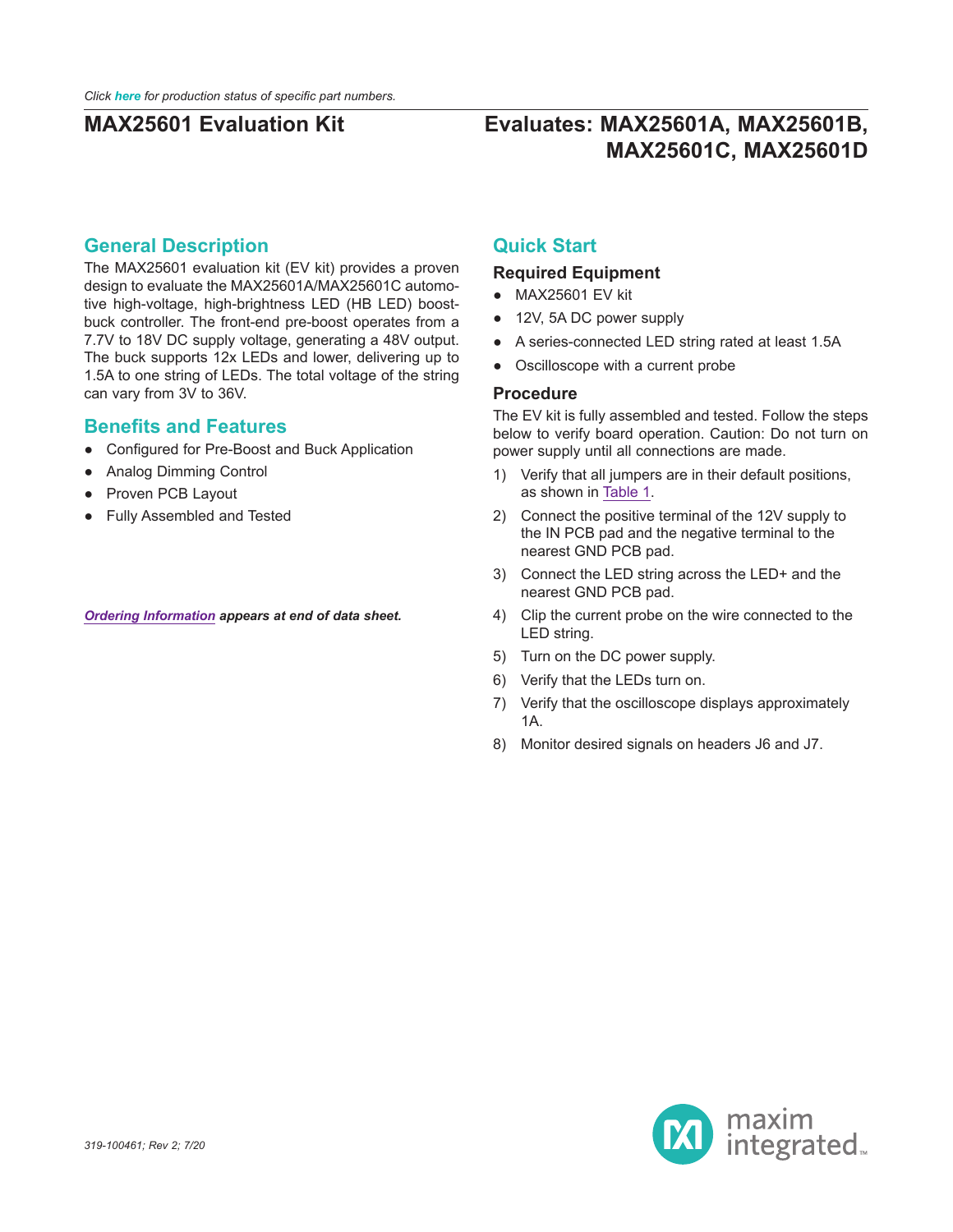# Evaluates: MAX25601A, MAX25601B, MAX25601C, MAX25601D

### **Detailed Description of Hardware**

The MAX25601 evaluation kit (EV kit) provides a proven design to evaluate the MAX25601A/MAX25601C automotive high-voltage, high-brightness LED (HB LED) boostbuck controller. The front-end pre-boost operates from a 7.7V to 18V DC supply voltage, generating a 48V output. The buck supports 12x LEDs and lower, delivering up to 1.5A to one string of LEDs. The total voltage of the string can vary from 3V to 36V.

The combination of the number of LEDs and buck switching frequency determine the required input voltage for the buck, which is the output voltage of the boost. The boost regulator supports a maximum of around 50W of output power, or ~10A when operating down to 6V input.

#### **Analog Dimming Control (REFI)**

The EV kit demonstrates the analog dimming feature of the buck controller. R1 and R2 form a resistor-divider between VCC and AGND. R1 is a 24.9kΩ resistor and R2 is a 10kΩ potentiometer, with the wiper shorted to the high side of the potentiometer. Install the shunt on J2(2-3) (see [Table 1](#page-1-0) for jumper descriptions). Using a flat-blade screwdriver, turn the wiper-adjustment pin clockwise to increase the voltage on the REFI input. Turn the wiper-adjustment pin counterclockwise to decrease the voltage on the REFI input. The REFI input allows for analog dimming of the HB LED string. A REFI input voltage of  $\leq$  0.2V turns off the LED driver, an input voltage between 0.2V and 1.2V provides linear dimming of the HB LED string, and an input voltage > 1.2V sets the HB LED string current to maximum current (based on the current-sense resistor).

Alternatively, the analog dimming input can be set with a power supply. Remove the shunt on J1 and connect an external power supply directly to the REFI pin J7 pin 3 to perform analog dimming with a power supply. Do not violate the absolute maximum voltage rating of VCC+0.3V (refer to the Absolute Maximum Ratings section in the MAX25601 IC data sheet).

#### **JUMPER SHUNT POSITION DESCRIPTION** J1  $1 - 2^*$ Connects DIM to a voltage-divider from VCC to ground. When DIM is above 3V, the buck regulator is fully on at 100% dim duty cycle. When DIM is between 0.2V and 3V, the buck regulator operates at a duty cycle proportional to the DIM voltage, at a frequency of 200Hz. When DIM is below 0.2V, the buck regulator is disabled. 2-3 Connects the DIM pin to ground to disable the buck regulator. Open Disconnects DIM from the voltage divider. Allows DIM to be driven by an external voltage source or PWM signal to drive the DIM pin. J2 1-2 Connects VCC to the REFI pin. LED current is at the maximum value of 1.5A in this configuration. 2-3<sup>\*</sup> Connects REFI to a voltage-divider from VCC to ground. Adjusting R2 allows programming the LED current from 0 to 1.5A. Open Disconnects the REFI pin of the device from the external voltage-divider on the VCC pin. Allows REFI to be driven by an external voltage to set the LED current level. J6 Open\* FLTB, RT/SYNCIN and PWM HUD signals can be accessed. J7  $\vert$  Open\* PWMDIM, IOUTV, REFI and HUD\_OUT signals can be accessed. J9 1-2 HUD dimming jumper Open\* Disconnects HUD dimming

### <span id="page-1-0"></span>**Table 1. MAX25601 EV Kit Jumper Descriptions**

*\*Default position.*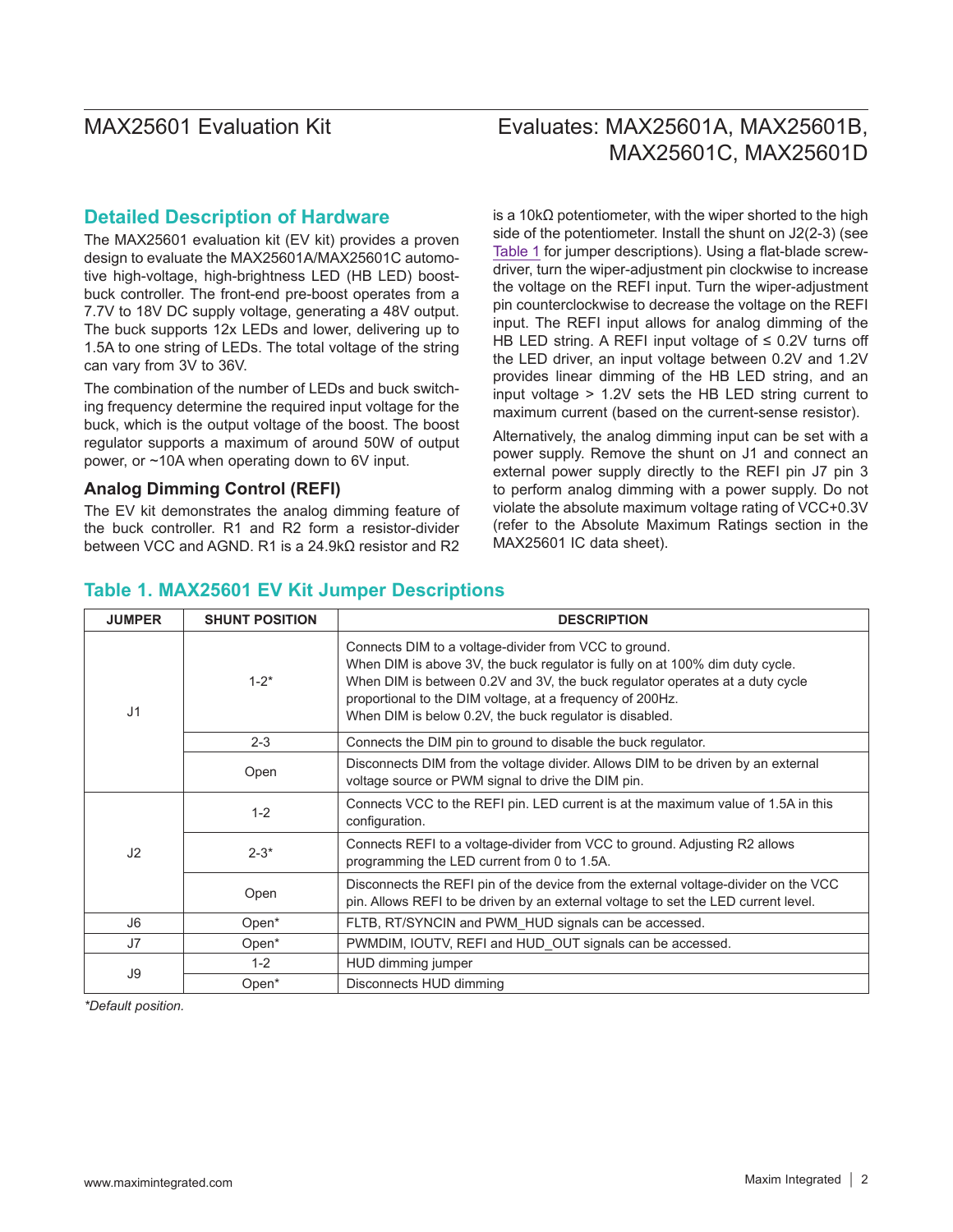#### **Pulse-Dimming Input (DIM)**

The EV kit demonstrates the PWM dimming feature of the buck controller using either an external PWM signal, or a DC voltage at the DIM pin.

#### **Analog-to-PWM dimming:**

- 1) Install a shunt across J1 (1-2).
- 2) Adjust the potentiometer R18 to set a DC voltage between 0.2V and 3V on the DIM pin.

The resultant 200Hz PWM dimming duty cycle is proportional to the voltage at DIM.

#### **Direct PWM dimming:**

- 1) Leave J1 open and connect a PWM signal to the DIM pin on J7 pin 1.
- 2) Vary the duty cycle to increase or decrease the intensity of the HB LED string.

The DIM input of the device has a 2V (max) rising threshold and a 0.8V (min) falling threshold and is compatible with 3.3V and 5V logic-level signals.

#### **Fault Indicator**

The EV kit demonstrates the fault-protection features of the buck controller, which offer shorted-LED, open-LED, and overtemperature protection. The FLT output is an open-drain, active-low fault indicator. Refer to the FLT Flag section in the MAX25601 IC data sheet for more information.

#### **Current Monitor Output**

The EV kit also demonstrates the current-monitor output feature of the buck controller. Refer to the Current Monitor section in the MAX25601 IC data sheet for more information.

#### **Table 2. PWM\_HUD Control**

| <b>PWM HUD</b> | HUD OUT | <b>DESCRIPTION</b>                          |  |  |
|----------------|---------|---------------------------------------------|--|--|
| l ow           | High    | External FET on.<br>HUD disabled (LED off). |  |  |
| High           | l ow    | External FET off.<br>HUD enabled (LED on).  |  |  |

## <span id="page-2-0"></span>**Ordering Information**

| PART           | <b>TYPE</b> |
|----------------|-------------|
| MAX25601EVKIT# | ≮it         |

# Evaluates: MAX25601A, MAX25601B, MAX25601C, MAX25601D

#### **External VDRV input**

The EV kit demonstrates operation of the buck controller with an external VDRV input. In this case, the internal LDO is not used. Remove R35 and apply an external power supply between 4.6V and 5.5V on the VDRV PCB pad to allow switching of the device.

#### **HUD Applications**

The EV kit can also be tested for HUD applications. Remove capacitor C19 on the output. The output capacitor is now reduced to 0.1µF. Keep the DIM pin voltage above 3V for 100% operation. The LEDs can be turned on and off extremely fast by applying the PWM signal on the PWM\_HUD pin on J6 pin 3. REFI should have a fixed voltage. The DIM input of the device can be synchronized to the leading edge of the PWM\_HUD signal by AC coupling DIM to PWM\_HUD.

#### **Additional Boost Regulator Configuration**

The boost regulator slope compensation level, load line and integrator operating mode are set by the resistor on DL2 and SYNCOUT as detailed in [Table 3](#page-2-1) and [Table 4](#page-2-2) below.

### <span id="page-2-1"></span>**Table 3. Boost Regulator Slope Selection**

| <b>DL2 RESISTOR TO</b><br><b>PGND (R32)</b> | <b>DESCRIPTION</b>                                        |  |  |
|---------------------------------------------|-----------------------------------------------------------|--|--|
| $100k\Omega$                                | Larger slope comp for boost output<br>voltages above 45V  |  |  |
| 30k <sub>O</sub>                            | Smaller slope comp for boost<br>output voltages below 45V |  |  |

## <span id="page-2-2"></span>**Table 4. Boost Regulator Mode Selection**

| <b>SYNCOUT RESISTOR</b><br>TO PGND (R31) | <b>DESCRIPTION</b>                    |  |  |
|------------------------------------------|---------------------------------------|--|--|
| 35kO                                     | Single-Phase or Dual-Phase<br>Master. |  |  |
| 5kO                                      | Dual-Phase Slave.                     |  |  |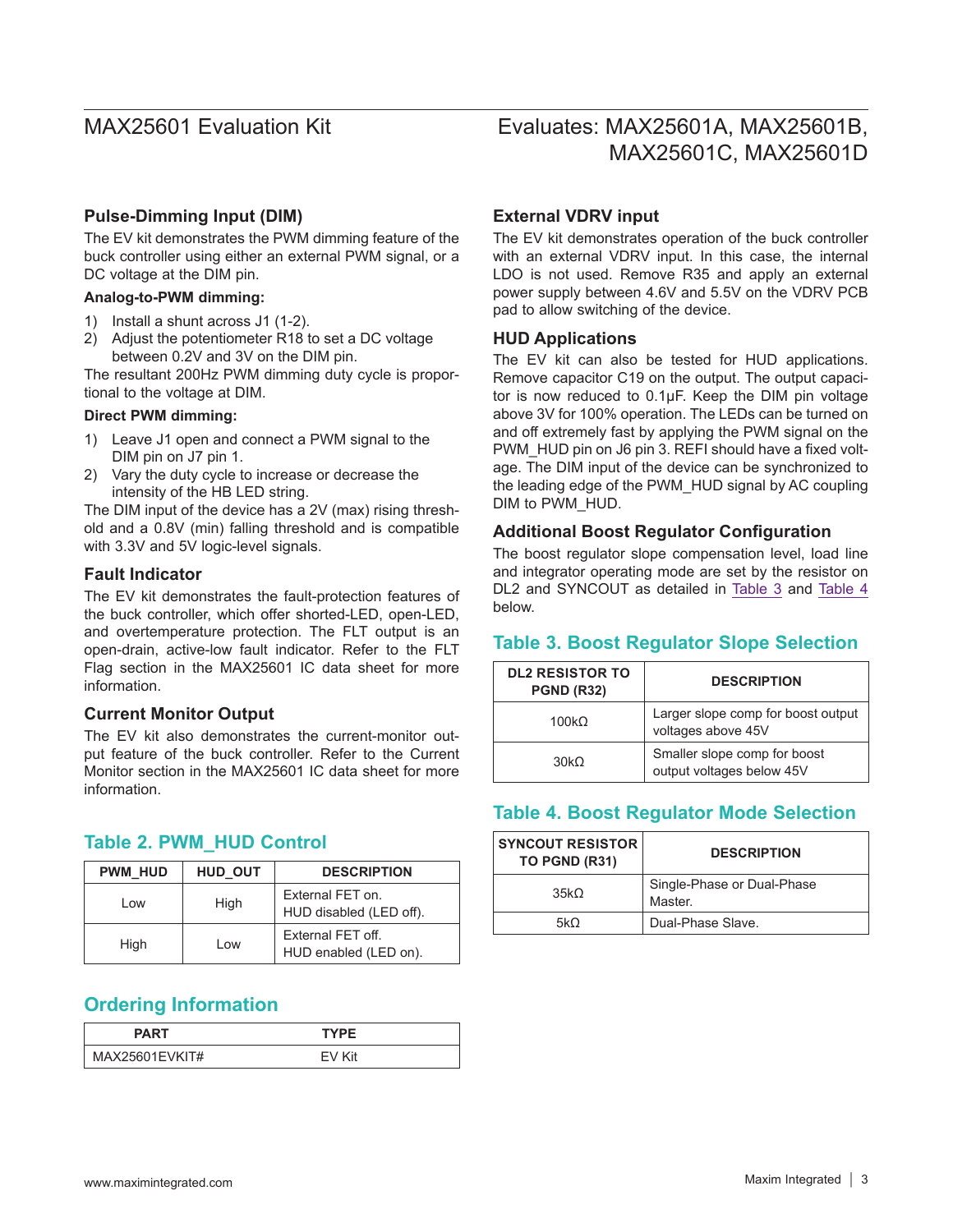# Evaluates: MAX25601A, MAX25601B, MAX25601C, MAX25601D

## **MAX25601 EV Kit Bill of Materials**

| <b>ITEM</b>    | <b>REF_DES</b>                   | DNI/DNP QTY              |                | <b>MFG PART#</b>      | <b>MANUFACTURER</b>       | VALUE            | <b>DESCRIPTION</b>                                 | <b>COMMENTS</b> |
|----------------|----------------------------------|--------------------------|----------------|-----------------------|---------------------------|------------------|----------------------------------------------------|-----------------|
|                |                                  |                          |                | GCJ188R71H104KA12;    |                           |                  | CAPACITOR; SMT (0603); CERAMIC CHIP;0.1UF;         |                 |
| $\mathbf{1}$   | C3, C7, C8,                      |                          | 5              | GCM188R71H104K;       | MURATA; MURATA; TDK       | $0.1$ UF         | 50V;TOL=10%; TG=-55 DEGC TO +125 DEGC;             |                 |
|                | C10, C18                         |                          |                | CGA3E2X7R1H104K080AA  |                           |                  | TC=X7R; AUTO                                       |                 |
|                |                                  |                          |                | CGA6M3X7S2A475K200AE; |                           |                  | CAPACITOR; SMT (1210); CERAMIC CHIP; 4.7UF;        |                 |
| $\overline{2}$ | C4, C5, C11-C13,                 | $\overline{a}$           | 6              | CGA6M3X7S2A475K200AB; | TDK;TDK;MURATA            | 4.7UF            | 100V; TOL=10%; TG=-55 DEGC TO +125 DEGC;           |                 |
|                | C15                              |                          |                | GCM32DC72A475KE02     |                           |                  | TC=X7S; AUTO                                       |                 |
|                |                                  |                          |                | C1608X5R1E475K080AC;  |                           |                  | CAPACITOR; SMT (0603); CERAMIC CHIP; 4.7UF;        |                 |
| 3              | C <sub>6</sub>                   |                          | $\mathbf{1}$   | GRM188R61E475KE11     | TDK;MURATA                | 4.7UF            | 25V; TOL=10%; TG=-55 DEGC TO +85 DEGC; TC=X5R      |                 |
|                |                                  |                          |                |                       |                           |                  | CAPACITOR; SMT (0603); CERAMIC CHIP; 0.01UF;       |                 |
| 4              | C9                               |                          | $\mathbf{1}$   | C0603X7R500103JNP;    | VENKEL LTD;KEMET          | $0.01$ UF        | 50V; TOL=5%; MODEL=X7R; TG=-55 DEGC TO +125        |                 |
|                |                                  |                          |                | C0603C103J5RAC        |                           |                  | DEGC; TC=+/                                        |                 |
|                |                                  |                          |                | CGA3E2X7R2A103K;      |                           |                  | CAPACITOR; SMT (0603); CERAMIC CHIP; 0.01UF;       |                 |
| 5              | C14, C27                         |                          | 2              | C0603C103K1RA;        | TDK;KEMET;MURATA          | $0.01$ UF        | 100V; TOL=10%; MODEL=X7R; TG=-55 DEGC TO           |                 |
|                |                                  |                          |                | GRM188R72A103KA01     |                           |                  | +125 DEGC; TC= USE 20-00u01-M8                     |                 |
|                |                                  |                          |                |                       |                           |                  | CAPACITOR; SMT (0603); CERAMIC CHIP; 470PF;        |                 |
| 6              | C16                              |                          | $\mathbf{1}$   | 06035A471JAT2A        | AVX                       | 470PF            | 50V; TOL=5%; MODEL=C0G; TG=-55 DEGC TO             |                 |
|                |                                  |                          |                |                       |                           |                  | +125 DEGC; TC=+/                                   |                 |
|                |                                  |                          |                | GRM31CR72A105KA01;    |                           |                  |                                                    |                 |
|                |                                  |                          |                | C3216X7R2A105K160AA;  | MURATA;TDK;MURATA;        |                  | CAPACITOR; SMT; 1206; CERAMIC; 1uF; 100V;          |                 |
| 7              | C19                              |                          | $\mathbf 1$    | GCH31CR72A105KE01;    | <b>TAIYO YUDEN</b>        | 1UF              | 10%; X7R; -55 DEGC TO +125 DEGC                    |                 |
|                |                                  |                          |                | HMK316B7105KLH        |                           |                  |                                                    |                 |
|                |                                  |                          |                | C0805C104K1RAC;       |                           |                  |                                                    |                 |
|                |                                  |                          |                |                       |                           |                  |                                                    |                 |
| 8              | C <sub>20</sub>                  |                          |                | C2012X7R2A104K125AA;  | KEMET;TDK;MURATA;         | $0.1$ UF         | CAPACITOR; SMT (0805); CERAMIC CHIP; 0.1UF;        |                 |
|                |                                  |                          |                | 1 GCM21BR72A104KA37;  | MURATA;TDK                |                  | 100V; TOL=10%; TG=-55 DEGC TO +125 DEGC;           |                 |
|                |                                  |                          |                | GRM21BR72A104KAC4;    |                           |                  | TC=X7R                                             |                 |
|                |                                  |                          |                | CGA4J2X7R2A104K125AA  |                           |                  |                                                    |                 |
|                |                                  |                          |                | C0603C223K5RAC;       |                           |                  |                                                    |                 |
| 9              | C22                              |                          | $1\,$          | GRM188R71H223K;       | KEMET; MURATA; TDK;       | 0.022UF          | CAPACITOR; SMT (0603); CERAMIC CHIP; 0.022UF;      |                 |
|                |                                  |                          |                | C1608X7R1H223K080AA;  | <b>MURATA</b>             |                  | 50V; TOL=10%; TG=-55 DEGC TO +125 DEGC; TC=X7R     |                 |
|                |                                  |                          |                | GCJ188R71H223KA01     |                           |                  |                                                    |                 |
|                |                                  |                          |                |                       |                           |                  | CAPACITOR; SMT (CASE F); ALUMINUM-ELECTROLYTIC;    |                 |
| 10             | C23, C66                         | i,                       | 2              | EEE-TG2A220UP         | PANASONIC                 | 22UF             | 22UF; 100V; TOL=20%; MODEL=TG SERIES; TG=-40 DEGC  |                 |
|                |                                  |                          |                |                       |                           |                  | TO +125 DEGC                                       |                 |
| 11             | C <sub>25</sub>                  |                          | $\,1$          | C1608X5R1A106K080AC   | TDK                       | 10UF             | CAPACITOR; SMT (0603); CERAMIC CHIP; 10UF; 10V;    |                 |
|                |                                  |                          |                |                       |                           |                  | TOL=10%; MODEL=; TG=-55 DEGC TO +85 DEGC; TC=X5R   |                 |
| 12             | C <sub>26</sub>                  |                          | $\mathbf{1}$   | C0603C222K1RAC        | KEMET                     | 2200PF           | CAPACITOR; SMT (0603); CERAMIC CHIP; 2200PF; 100V; |                 |
|                |                                  |                          |                |                       |                           |                  | TOL=10%; MODEL=X7R; TG=-55 DEGC TO +125 DEGC; TC=  |                 |
| 13             | C30                              | $\overline{a}$           | $\mathbf 1$    | CGA3E3X7S2A104K080AB; | TDK;TDK                   | $0.1$ UF         | CAPACITOR; SMT (0603); CERAMIC CHIP; 0.1UF; 100V;  |                 |
|                |                                  |                          |                | C1608X7S2A104K080AB   |                           |                  | TOL=10%; TG=-55 DEGC TO +125 DEGC; TC=X7S          |                 |
|                |                                  |                          |                | UMK107BJ105KA;        |                           |                  | CAPACITOR; SMT (0603); CERAMIC CHIP; 1UF;          |                 |
| 14             | C64                              |                          | $\mathbf 1$    | C1608X5R1H105K080AB;  | TAIYO YUDEN;TDK;          | 1UF              | 50V; TOL=10%; MODEL= MK SERIES; TG=-55 DEGC        |                 |
|                |                                  |                          |                | CL10A105KB8NNN;       | SAMSUNG; MURATA           |                  | TO +85 DEGC                                        |                 |
|                |                                  |                          |                | GRM188R61H105KAAL     |                           |                  |                                                    |                 |
| 15             | D <sub>1</sub>                   | $\overline{\phantom{a}}$ | 1              | DFLS1100-7            | DIODES INCORPORATED       | DFLS1100-7       | DIODE; SCHOTTKY; SMT; PIV=100V; IF=1A              |                 |
| 16             | D2, D4, D6-D8                    | $\sim$                   | 5              | 1N4148WS-7            | DIODES INCORPORATED       | 1N4148WS-7-F     | DIODE; SWT; SMT (SOD-323); PIV=75V; IF=0.3A        |                 |
| 17             | D3, D5                           | $\overline{\phantom{a}}$ | $\overline{2}$ | BAT46WJ               | <b>NXP</b>                | BAT46WJ,115      | DIODE; SCH; SMT (SOD-323F); PIV=100V; IF=0.25A     |                 |
|                |                                  |                          |                |                       |                           |                  | TEST POINT; PIN DIA=0.1IN; TOTAL LENGTH=0.3IN;     |                 |
| 18             | FB, UVEN                         | ÷,                       | 2              |                       | 5000 KEYSTONE             | N/A              | BOARD HOLE=0.04IN; RED; PHOSPHOR BRONZE            |                 |
|                |                                  |                          |                |                       |                           |                  | WIRE SILVER PLATE FINISH;                          |                 |
|                | GND1-GND4, HUD_DIM,              |                          |                |                       |                           |                  |                                                    |                 |
| 19             | IN, LED+, VDRV,                  | $\overline{\phantom{a}}$ | 9              | 9020 BUSS             | <b>WEICO WIRE</b>         | MAXIMPAD         | EVK KIT PARTS; MAXIM PAD; WIRE; NATURAL; SOLID;    |                 |
|                | VOUT_BOOST                       |                          |                |                       |                           |                  | WEICO WIRE; SOFT DRAWN BUS TYPE-S; 20AWG           |                 |
|                |                                  | ÷,                       |                |                       |                           |                  | CONNECTOR; MALE; THROUGH HOLE; BREAKAWAY;          |                 |
| 20             | J1, J2                           |                          | $\overline{2}$ | PCC03SAAN             | <b>SULLINS</b>            | PCC03SAAN        | STRAIGHT THROUGH; 3PINS; -65 DEGC TO +125 DEGC     |                 |
|                |                                  |                          |                |                       |                           |                  | CONNECTOR; MALE; THROUGH HOLE; BREAKAWAY;          |                 |
| 21             | J6                               | $\overline{a}$           | $\,1$          | PBC03SAAN             | <b>SULLINS</b>            | PBC03SAAN        | STRAIGHT; 3PINS; -65 DEGC TO +125 DEGC             |                 |
|                |                                  |                          |                |                       |                           |                  | CONNECTOR; MALE; THROUGH HOLE; BREAKAWAY;          |                 |
| 22             | J7                               |                          | $\mathbf{1}$   | PBC04SAAN             | SULLINS ELECTRONICS CORP. | PBC04SAAN        | STRAIGHT; 4PINS; -65 DEGC TO +125 DEGC             |                 |
|                |                                  |                          |                |                       |                           |                  | CONNECTOR; MALE; THROUGH HOLE; BREAKAWAY;          |                 |
| 23             | J9                               |                          |                | 1 PCCO2SAAN           | <b>SULLINS</b>            | PCC02SAAN        | STRAIGHT THROUGH; 2PINS; -65 DEGC TO +125 DEGC     |                 |
|                |                                  |                          |                |                       |                           |                  | INDUCTOR; SMT; FERRITE CORE; 10UH;TOL=+/-20%;      |                 |
| 24             | L1                               |                          |                | 1 MSS1278-103ML       | COILCRAFT                 | 10UH             | 5.7A                                               |                 |
|                |                                  |                          |                |                       |                           |                  | INDUCTOR; SMT; FERRITE CORE; 100UH; TOL=+/-20%;    |                 |
| 25             | L3                               |                          | $\mathbf{1}$   | MSS1278-104ML         | COILCRAFT                 | 100UH            | 1.5A                                               |                 |
|                |                                  |                          |                |                       |                           |                  | MACHINE FABRICATED; ROUND-THRU HOLE SPACER;        |                 |
| 26             | MH1-MH4                          | ä,                       | 4              |                       | 9032 KEYSTONE             | 9032             | NO THREAD; M3.5; 5/8IN; NYLON                      |                 |
| 27             | Q1, Q2                           | $\overline{\phantom{a}}$ | $\overline{2}$ | SQJA60EP-T1 GE3       | <b>VISHAY SILICONIX</b>   | SQJA60EP-T1 GE3  | TRAN; NCH; SO-8L; PD-(45W); I-(30A); V-(60V)       |                 |
| 28             | Q3, Q5                           | $\overline{\phantom{a}}$ | $\overline{2}$ | SQJ158EP-T1_GE3       | <b>VISHAY SILICONIX</b>   | SQJ158EP-T1 GE3  | TRAN; NCH; SO-8L; PD-(45W); I-(23A); V-(60V)       |                 |
|                |                                  |                          |                |                       |                           |                  | TRAN; AUTOMOTIVE N-CHANNEL 80V 175DEGC MOSFET;     |                 |
| 29             | Q4                               | $\overline{a}$           | $\mathbf{1}$   | SQSA80ENW-T1-GE3      | <b>VISHAY SILICONIX</b>   | SQSA80ENW-T1-GE3 | NCH; POWERPAK1212-8; PD-(62.5W); I-(18A); V-(80V)  |                 |
|                |                                  |                          |                |                       |                           |                  | RESISTOR; 0603; 24.9K OHM; 1%; 100PPM; 0.10W;      |                 |
| 30             | R1, R11                          |                          | $\overline{2}$ | CRCW060324K9FK;       | VISHAY DALE; PANASONIC    | 24.9K            | THICK FILM                                         |                 |
|                |                                  |                          |                | ERJ-3EKF2492          |                           |                  |                                                    |                 |
|                |                                  |                          |                |                       |                           |                  | RESISTOR; THROUGH-HOLE-RADIAL LEAD; 3296 SERIES;   |                 |
| 31             | R <sub>2</sub> , R <sub>18</sub> |                          |                | 2 3296W-1-103LF       | <b>BOURNS</b>             | 10K              | 10K OHM: 10%: 100PPM: 0.5W: SQUARE TRIMMING        |                 |
|                |                                  |                          |                |                       |                           |                  | POTENTIOMETER; 25 TURNS; MOLDER CERAMIC            |                 |
|                |                                  |                          |                |                       |                           |                  | OVER METAL FILM                                    |                 |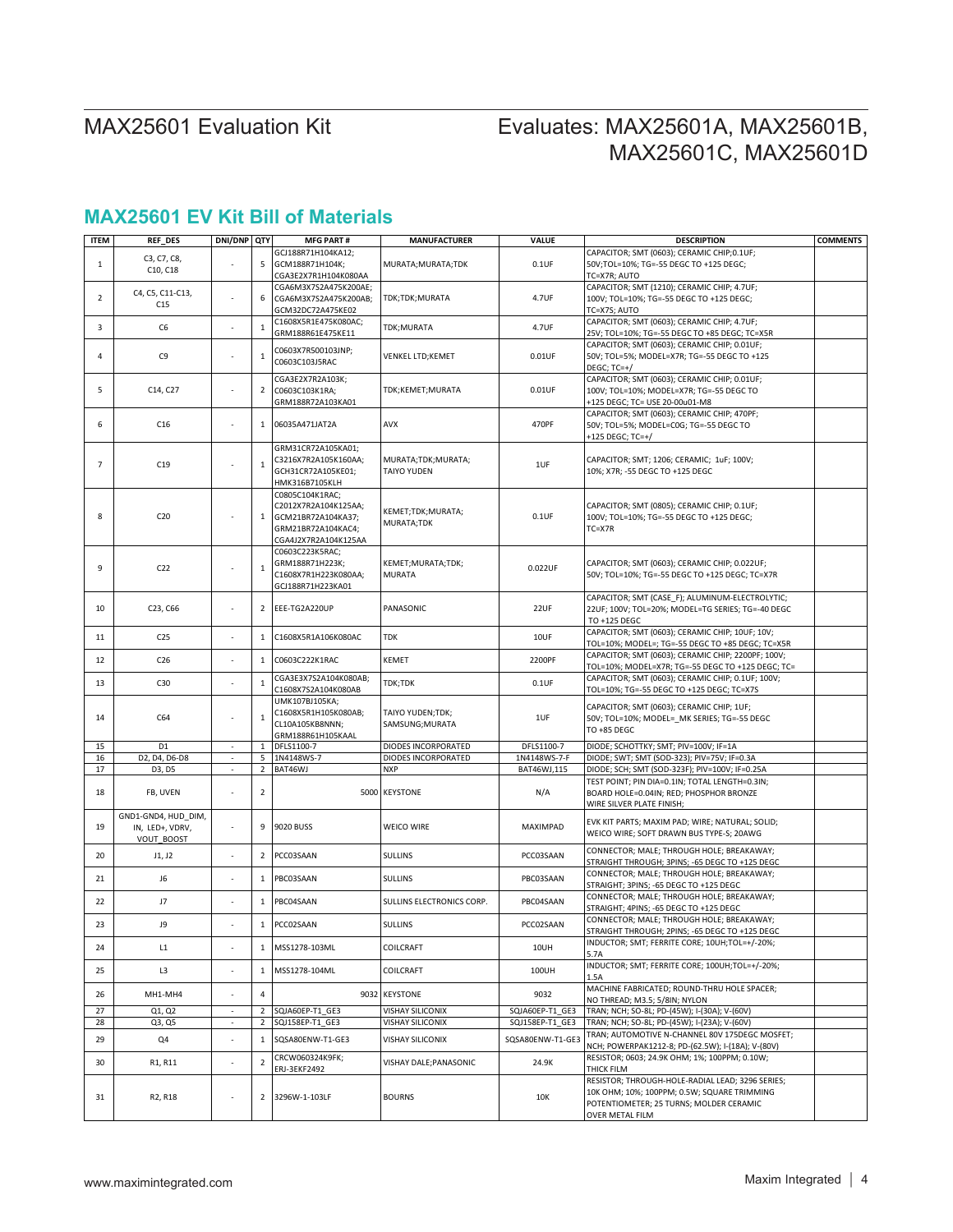# Evaluates: MAX25601A, MAX25601B, MAX25601C, MAX25601D

# **MAX25601 EV Kit Bill of Materials (continued)**

| <b>ITEM</b>  | <b>REF DES</b>                                      | DNI/DNP QTY              |                | <b>MFG PART#</b>                                                                               | <b>MANUFACTURER</b>                             | VALUE          | <b>DESCRIPTION</b>                                                                                                                                                                          | <b>COMMENTS</b> |
|--------------|-----------------------------------------------------|--------------------------|----------------|------------------------------------------------------------------------------------------------|-------------------------------------------------|----------------|---------------------------------------------------------------------------------------------------------------------------------------------------------------------------------------------|-----------------|
| 32           | R3                                                  |                          | $\mathbf{1}$   | ERJ-3EKF6492                                                                                   | PANASONIC                                       | 64.9K          | RES; SMT (0603); 64.9K; 1%; +/-100PPM/DEGC; 0.1W                                                                                                                                            |                 |
| 33           | R4                                                  |                          |                | 1 ERJ-3EKF1242                                                                                 | PANASONIC                                       | 12.4K          | RESISTOR; 0603; 12.4K OHM; 1%; 100PPM;<br>0.10W; THICK FILM                                                                                                                                 |                 |
| 34           | R5, R17, R32                                        |                          | 3              | CRCW0603100KFK;<br>RC0603FR-07100KL;<br>RC0603FR-13100KL;<br>ERJ-3EKF1003;<br>AC0603FR-07100KL | VISHAY DALE; YAGEO;<br>YAGEO; PANASONIC         | 100K           | RESISTOR; 0603; 100K; 1%; 100PPM;<br>0.10W; THICK FILM                                                                                                                                      |                 |
| 35           | R <sub>6</sub>                                      |                          | 1              | CRCW060330K0FK                                                                                 | <b>VISHAY DALE</b>                              | 30K            | RESISTOR; 0603; 30K OHM; 1%; 100PPM;<br>0.10W; THICK FILM                                                                                                                                   |                 |
| 36           | R7, R35                                             |                          | $\overline{2}$ | ERJ-P03F10R0V                                                                                  | PANASONIC                                       | 10             | RESISTOR; 0603; 10 OHM; 1%; 200PPM;<br>0.20W; THICK FILM                                                                                                                                    |                 |
| 37           | R8                                                  |                          | 1              | CSR1206-0R007F1                                                                                | RIEDON INC.                                     | 0.007          | RES; SMT (1206); 0.007; 1%; +/-50PPM/DEGC; 1W                                                                                                                                               |                 |
| 38           | R <sub>9</sub>                                      | $\overline{\phantom{a}}$ | $\mathbf{1}$   | ERJ-8BSFR15                                                                                    | PANASONIC                                       | 0.15           | RES; SMT (1206); 0.15; 1%; +/-250PPM/DEGC; 0.5W                                                                                                                                             |                 |
| 39           | R <sub>10</sub>                                     |                          | 1              | CRCW0603422KFK                                                                                 | VISHAY DALE                                     | 422K           | RESISTOR, 0603, 422K OHM, 1%, 100PPM, 0.10W,<br>THICK FILM                                                                                                                                  |                 |
| 40           | R12, R21                                            | ä,                       | $\overline{2}$ | CRCW060310K0FK;<br>ERJ-3EKF1002                                                                | VISHAY DALE; PANASONIC                          | 10K            | RESISTOR; 0603; 10K; 1%; 100PPM; 0.10W;<br>THICK FILM                                                                                                                                       |                 |
| 41           | R <sub>13</sub>                                     |                          | $\mathbf 1$    | CRCW06034K99FK;<br>ERJ-3EKF4991                                                                | VISHAY DALE; PANASONIC                          | 4.99K          | RESISTOR; 0603; 4.99K; 1%; 100PPM; 0.10W;<br>THICK FILM                                                                                                                                     |                 |
| 42           | R <sub>14</sub> , R <sub>15</sub> ,<br>R27-R29, R40 | ٠                        | 6              | RC1608J000CS;<br>CR0603-J/-000ELF;<br>RC0603JR-070RL                                           | SAMSUNG ELECTRONICS;<br><b>BOURNS; YAGEO PH</b> | 0              | RESISTOR; 0603; 0 OHM; 5%; JUMPER; 0.10W;<br>THICK FILM                                                                                                                                     |                 |
| 43           | R16, R22                                            |                          | $\overline{2}$ | ERJ-3RQF3R3V                                                                                   | PANASONIC                                       | 3.3            | RESISTOR, 0603, 3.3 OHM, 1%, 100PPM,<br>0.10W, THICK FILM                                                                                                                                   |                 |
| 44           | R <sub>19</sub>                                     | J.                       | 1              | CRCW0603470KFK                                                                                 | <b>VISHAY DALE</b>                              | 470K           | RESISTOR, 0603, 470K OHM, 1%, 100PPM,<br>0.10W, THICK FILM                                                                                                                                  |                 |
| 45           | R <sub>23</sub>                                     |                          | 1              | CRCW06031M00JN                                                                                 | <b>VISHAY DALE</b>                              | 1M             | RESISTOR; 0603; 1M OHM; 5%; 200PPM;<br>0.10W; METAL FILM                                                                                                                                    |                 |
| 46           | R24, R25                                            | ä,                       | 2              | CRCW06030000Z0                                                                                 | VISHAY DALE                                     | 0              | RESISTOR; 0603; 0 OHM; 0%; JUMPER;<br>0.1W; THICK FILM                                                                                                                                      |                 |
| 47           | R26, R33, R34                                       |                          | 3              | CRCW0603100RFK;<br>ERJ-3EKF1000;<br>RC0603FR-07100RL                                           | VISHAY DALE; PANASONIC                          | 100            | RESISTOR; 0603; 100 OHM; 1%; 100PPM;<br>0.10W; THICK FILM                                                                                                                                   |                 |
| 48           | R31                                                 | ÷,                       | 1              | ERJ-3EKF3482                                                                                   | PANASONIC                                       | 34.8K          | RESISTOR; 0603; 34.8K OHM; 1%; 100PPM;<br>0.1W; THICK FILM                                                                                                                                  |                 |
| 49           | SU1, SU2, SU5                                       | ٠                        | 3              | S1100-B;SX1100-B;<br>STC02SYAN                                                                 | KYCON;KYCON;<br>SULLINS ELECTRONICS CORP.       | SX1100-B       | TEST POINT; JUMPER; STR; TOTAL LENGTH=0.24IN;<br>BLACK; INSULATION=PBT; PHOSPHOR BRONZE<br>CONTACT=GOLD PLATED                                                                              |                 |
| 50           | TP1                                                 |                          | $\mathbf 1$    |                                                                                                | 7006 KEYSTONE                                   | 7006           | CONNECTOR; PANELMOUNT; BINDING POST;<br>STRAIGHT THROUGH; 1PIN; RED                                                                                                                         |                 |
| 51           | TP <sub>2</sub>                                     | ä,                       | $\,1\,$        |                                                                                                | 7007 KEYSTONE                                   | 7007           | CONNECTOR; PANELMOUNT; BINDING POST;<br>STRAIGHT THROUGH; 1PIN; BLACK                                                                                                                       |                 |
| 52           | U1                                                  | ÷                        | 1              | MAX25601AATJ+                                                                                  | MAXIM                                           | MAX25601AATJ+  | EVKIT PART - IC; MAX25601; SYNCHRONOUS<br>BOOST AND SYNCHRONOUS BUCK LED<br>CONTROLLER TQFN32-EP; PACKAGE CODE<br>T3255Y+6C; PACKAGE OUTLINE: 21-100041;<br>PACKAGE LAND PATTERN: 90-100066 |                 |
| 53           | PCB                                                 |                          | 1              | MAX25601                                                                                       | MAXIM                                           | PCB            | PCB:MAX25601                                                                                                                                                                                |                 |
| 54           | C1, C17                                             | <b>DNP</b>               | 0              | GRM1885C1H102JA01;<br>C1608C0G1H102J080AA;<br>GCM1885C1H102JA16                                | MURATA;TDK;MURATA                               | 1000PF         | CAPACITOR; SMT (0603); CERAMIC CHIP; 1000PF;<br>50V; TOL=5%; TG=-55 DEGC TO +125 DEGC                                                                                                       |                 |
| 55           | C <sub>2</sub>                                      | <b>DNP</b>               | 0              | C0603X7R500103JNP;<br>C0603C103J5RAC                                                           | VENKEL LTD; KEMET                               | $0.01$ UF      | CAPACITOR; SMT (0603); CERAMIC CHIP; 0.01UF; 50V;<br>TOL=5%; MODEL=X7R; TG=-55 DEGC TO +125 DEGC; TC=+/                                                                                     |                 |
| 56           | C21, C24, C29                                       | <b>DNP</b>               |                | 0 GRM1885C1H102FA01                                                                            | <b>MURATA</b>                                   | 1000PF         | CAPACITOR; SMT (0603); CERAMIC CHIP; 1000PF; 50V;<br>TOL=1%; MODEL=GRM SERIES; TG=-55 DEGC TO<br>+125 DEGC; TC=C0G                                                                          |                 |
| 57           | C <sub>28</sub>                                     | <b>DNP</b>               |                | GCJ188R71H104KA12;<br>0 GCM188R71H104K;<br>CGA3E2X7R1H104K080AA                                | MURATA; MURATA; TDK                             | $0.1$ UF       | CAPACITOR; SMT (0603); CERAMIC CHIP; 0.1UF; 50V;<br>TOL=10%; TG=-55 DEGC TO +125 DEGC; TC=X7R; AUTO                                                                                         |                 |
| 58           | C31                                                 | <b>DNP</b>               | 0              | C0603C101K1GAC                                                                                 | KEMET                                           | 100PF          | CAPACITOR; SMT (0603); CERAMIC CHIP; 100PF; 100V;<br>TOL=10%; MODEL=C0G; TG=-55 DEGC TO +125 DEGC; TC=+                                                                                     |                 |
| 59           | C32, C53,<br>C68, C69                               | <b>DNP</b>               | 0              | C0603C332K1RAC                                                                                 | KEMET                                           | 3300PF         | CAPACITOR; SMT (0603); CERAMIC CHIP; 3300PF; 100V;<br>TOL=10%; MODEL=X7R; TG=-55 DEGC TO +125 DEGC; TC=                                                                                     |                 |
| 60           | R20                                                 | <b>DNP</b>               | $\mathbf{0}$   | CRCW06031M00JN                                                                                 | <b>VISHAY DALE</b>                              | 1M             | RESISTOR; 0603; 1M OHM; 5%; 200PPM; 0.10W;<br>METAL FILM                                                                                                                                    |                 |
| 61           | R30, R79                                            | <b>DNP</b>               | 0              | RC1608J000CS;<br>CR0603-J/-000ELF;<br>RC0603JR-070RL                                           | SAMSUNG ELECTRONICS;<br><b>BOURNS; YAGEO PH</b> | 0              | RESISTOR; 0603; 0 OHM; 5%; JUMPER;<br>0.10W; THICK FILM                                                                                                                                     |                 |
| 62           | R36                                                 | <b>DNP</b>               | 0              | CSR1206-0R007F1                                                                                | RIEDON INC.                                     | 0.007          | RES; SMT (1206); 0.007; 1%; +/-50PPM/DEGC; 1W                                                                                                                                               |                 |
| 63           | R37-R39, R61                                        | <b>DNP</b>               | 0              | CRCW12062R00FK                                                                                 | <b>VISHAY DALE</b>                              | $\overline{2}$ | RESISTOR, 1206, 2OHMS, 1%, 100PPM,<br>0.25W, THICK FILM                                                                                                                                     |                 |
| <b>TOTAL</b> |                                                     |                          | 101            |                                                                                                |                                                 |                |                                                                                                                                                                                             |                 |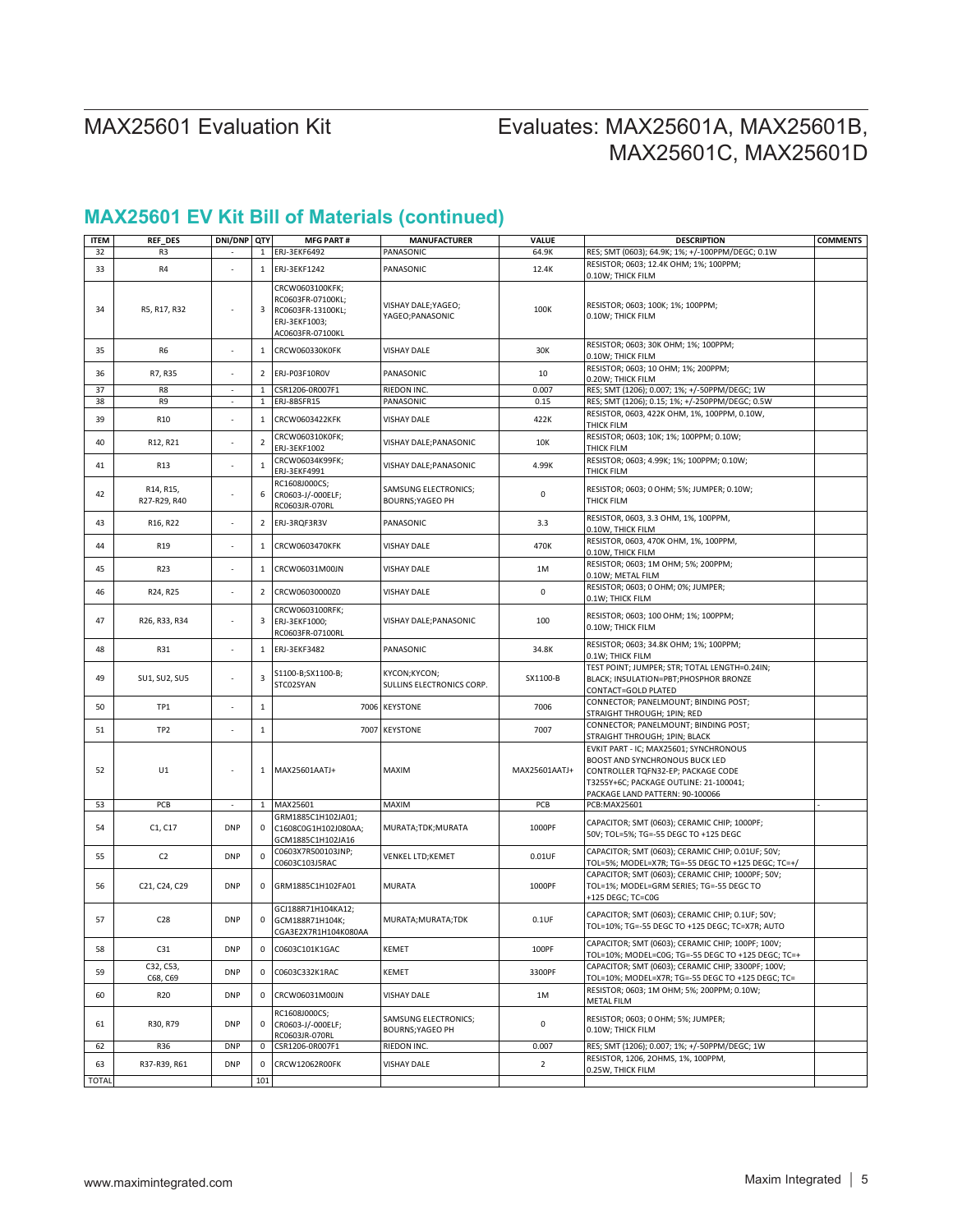# Evaluates: MAX25601A, MAX25601B, MAX25601C, MAX25601D

## **MAX25601 EV Kit Schematic**

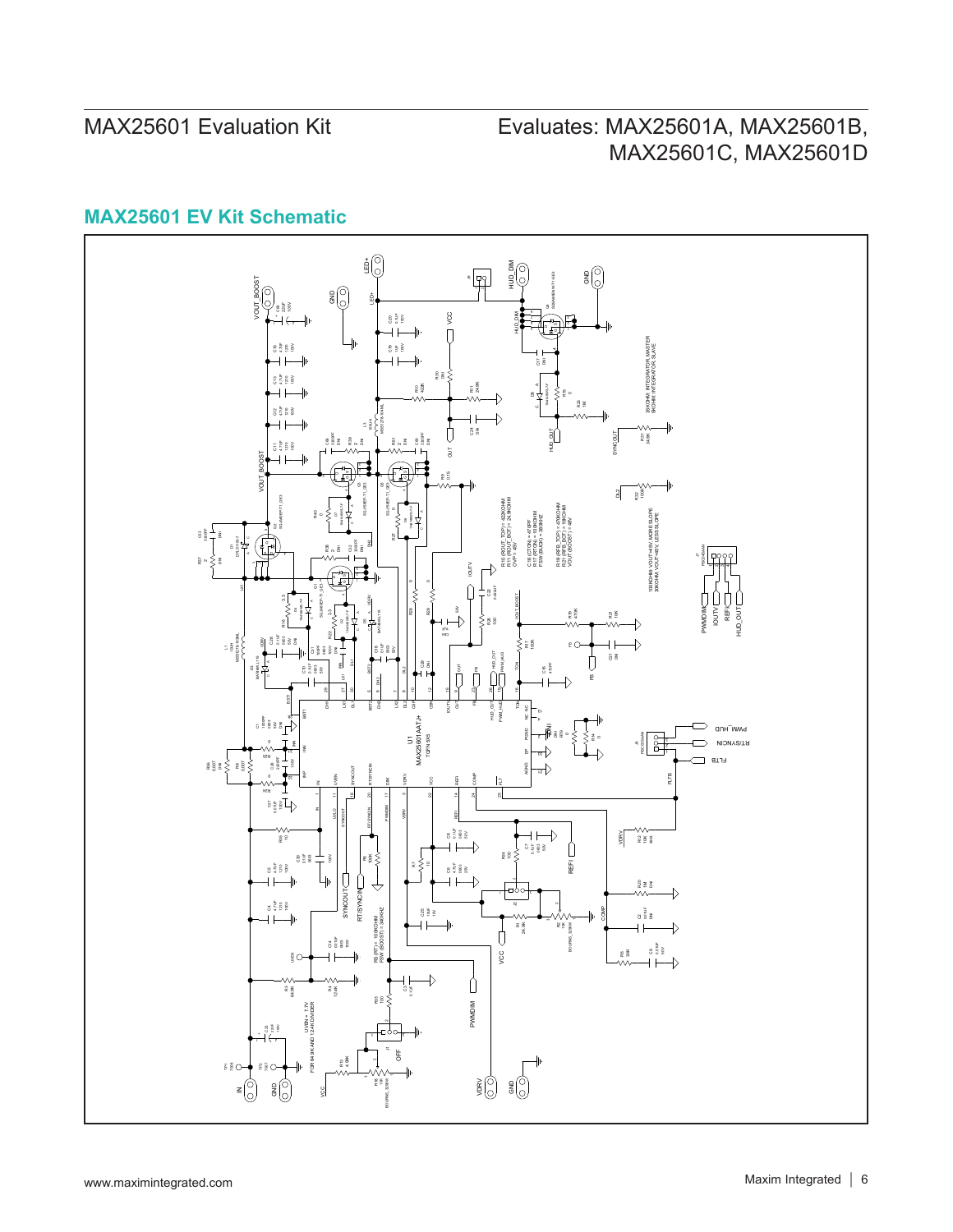# Evaluates: MAX25601A, MAX25601B, MAX25601C, MAX25601D



## **MAX25601 EV Kit PCB Layout Diagrams**



*MAX25601 EV Kit Component Placement Guide—Top Silkscreen*







*MAX25601 EV Kit PCB Layout—Internal2 MAX25601 EV Kit PCB Layout—Internal3*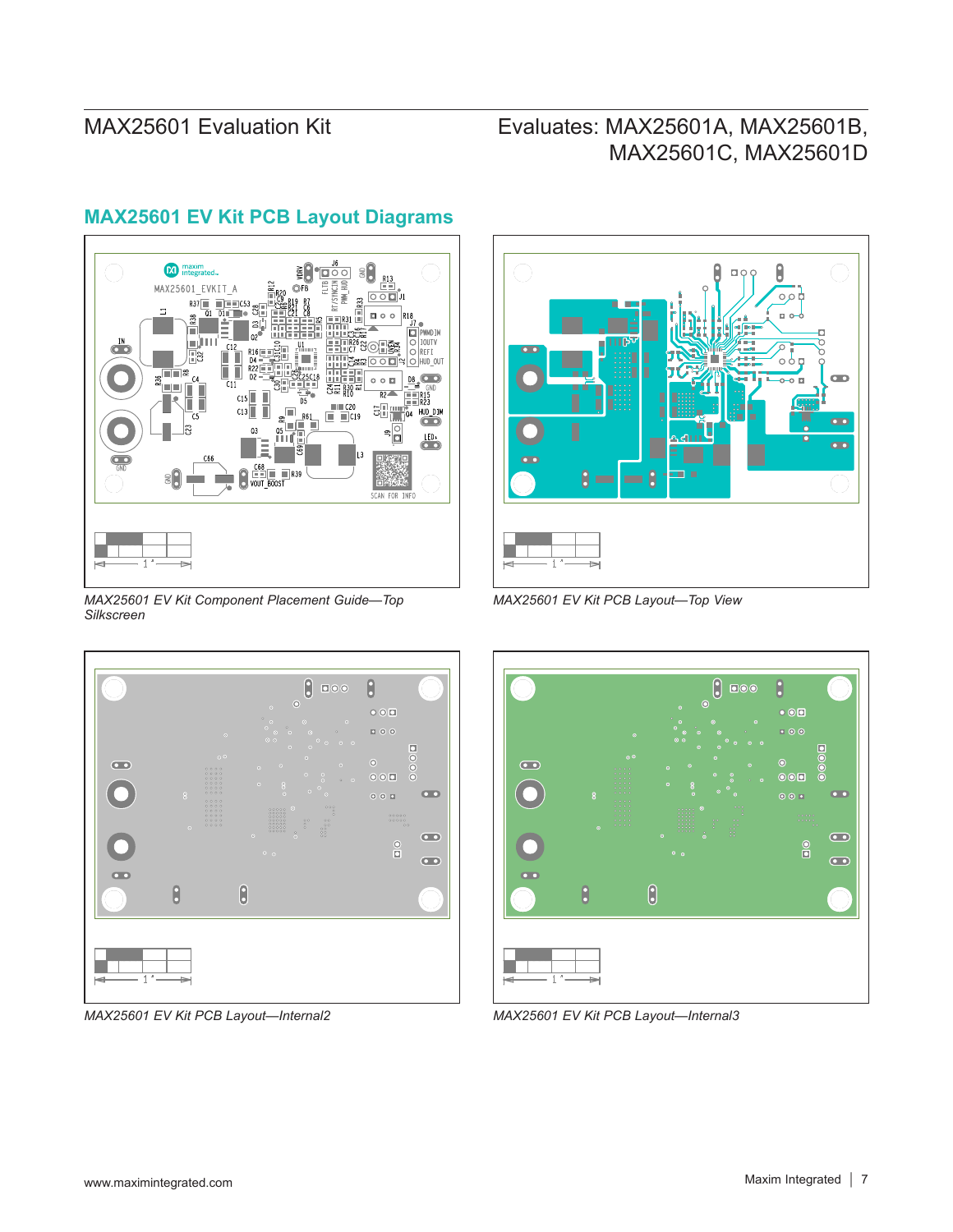# Evaluates: MAX25601A, MAX25601B, MAX25601C, MAX25601D



# **MAX25601 EV Kit PCB Layout Diagrams (continued)**



*MAX25601 EV Kit PCB Layout—Bottom View MAX25601 EV Kit Component Placement Guide—Bottom Silkscreen*